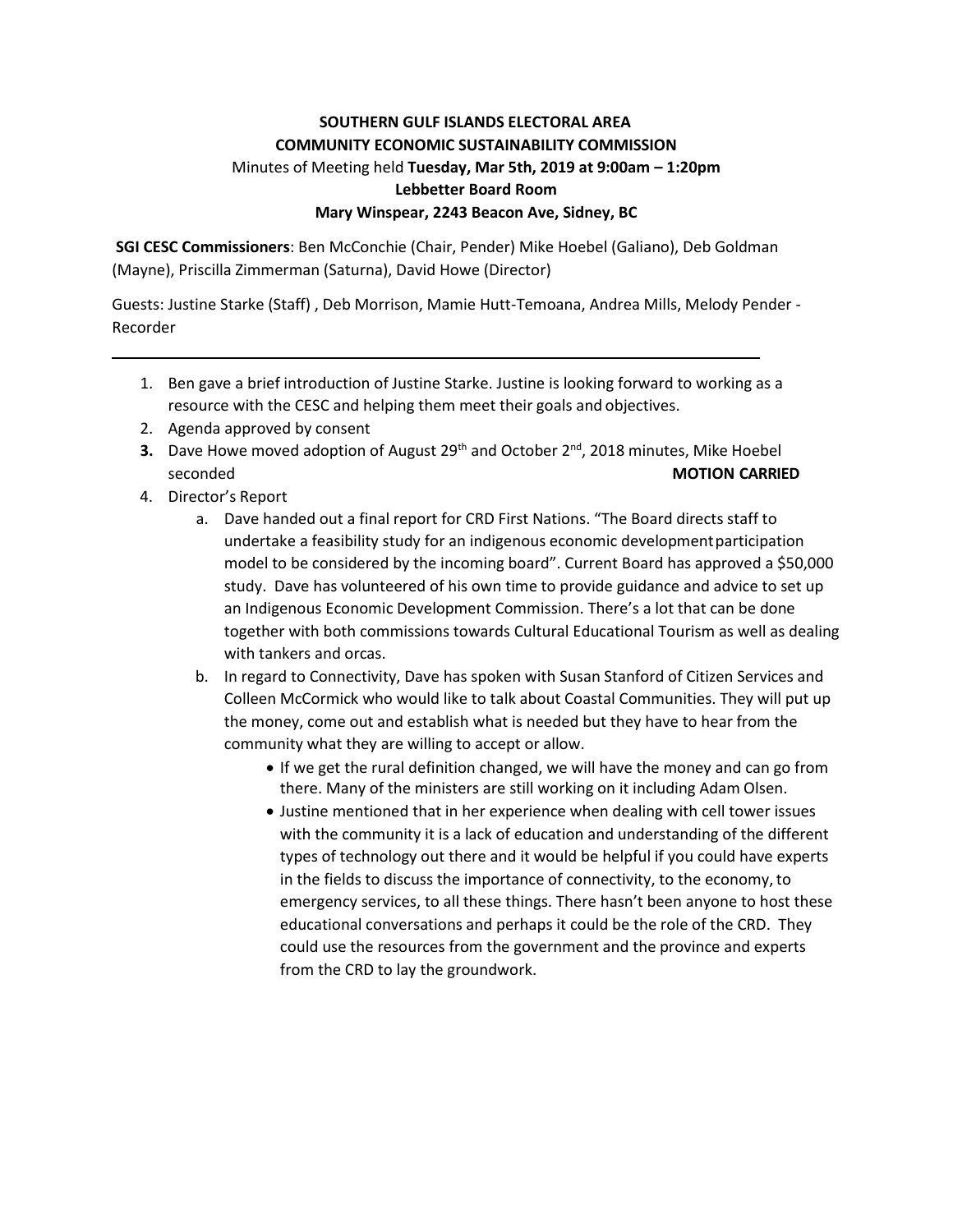- 5. Chair's Report
	- a. Ben welcomed Deb Goldman to the Commission. Deb shared about her experience of 30yrs with the BC Government. She is very interested in the sustainability of our islands and looks forward to working with the CESC.
	- b. Ben would like the CESC to meet once a month and he would like to see the CESCbuild relationship with SSI and stay / be involved in the DMMO
- 6. Arms-length or Independent Society discussion on moving thisforward
	- a. Mamie gave an overview of her study
		- Set up a society that would look at community economic development
			- 1. Helping organizations and businesses start in the community
			- 2. Setting up an economic base on each island
			- 3. Its base is sustainability
			- 4. Society can be self-financing
				- a. Apply for grants from groups like Vancity, Victoria Society etc
				- b. Can set up a fee for service
			- 5. Set up with board of directors, staff and business development people
			- 6. SGI CESC's is a good fit for transitioning into the Society as all the initiatives are things the Society can implement
		- As previously discussed there are two ways to set up
			- 1. Arm's length society which is similar to the Sooke Museum. Operates completely separate from the CRD except for the funding. These funds can only be used for operations only. The board would need to approve and bylaws be changed. It could take up to 6 months.
			- 2. Independent society would need some funding to get it up and running to hire staff for p/t admin and someone to start to write grants. This is not a community futures program. That would be something completely different.
		- Ben discussed the options available from Mamie's report.
	- b. Justine acknowledges that she is very new to the CRD and may not know everything that can be done. She would like to discuss with CESC their goals and what obstacles are in their way that they feel can't be overcome as a commission.
	- c. Ben opened it up for discussion. Justine really liked the SGI 2020 report and feels the ideas are great.
		- Ben SGI needs an economy based on education like a university town.
		- Priscilla would take Ben's idea a step further by adding engagement, education and enlightenment. Making it broader – environment, aligning with university's good but also a wellness component. If we could solve the problems of broadband and affordable housing the rest would fall into place. We need to start with those two key components.
		- Mike infrastructure is the key in his opinion, he likes Ben's idea and he also agrees with Priscilla. After the SGI 2020 Mike met with several groups and the feedback he received they didn't need to advertise about the island to encourage them to move and live on the island but to build the main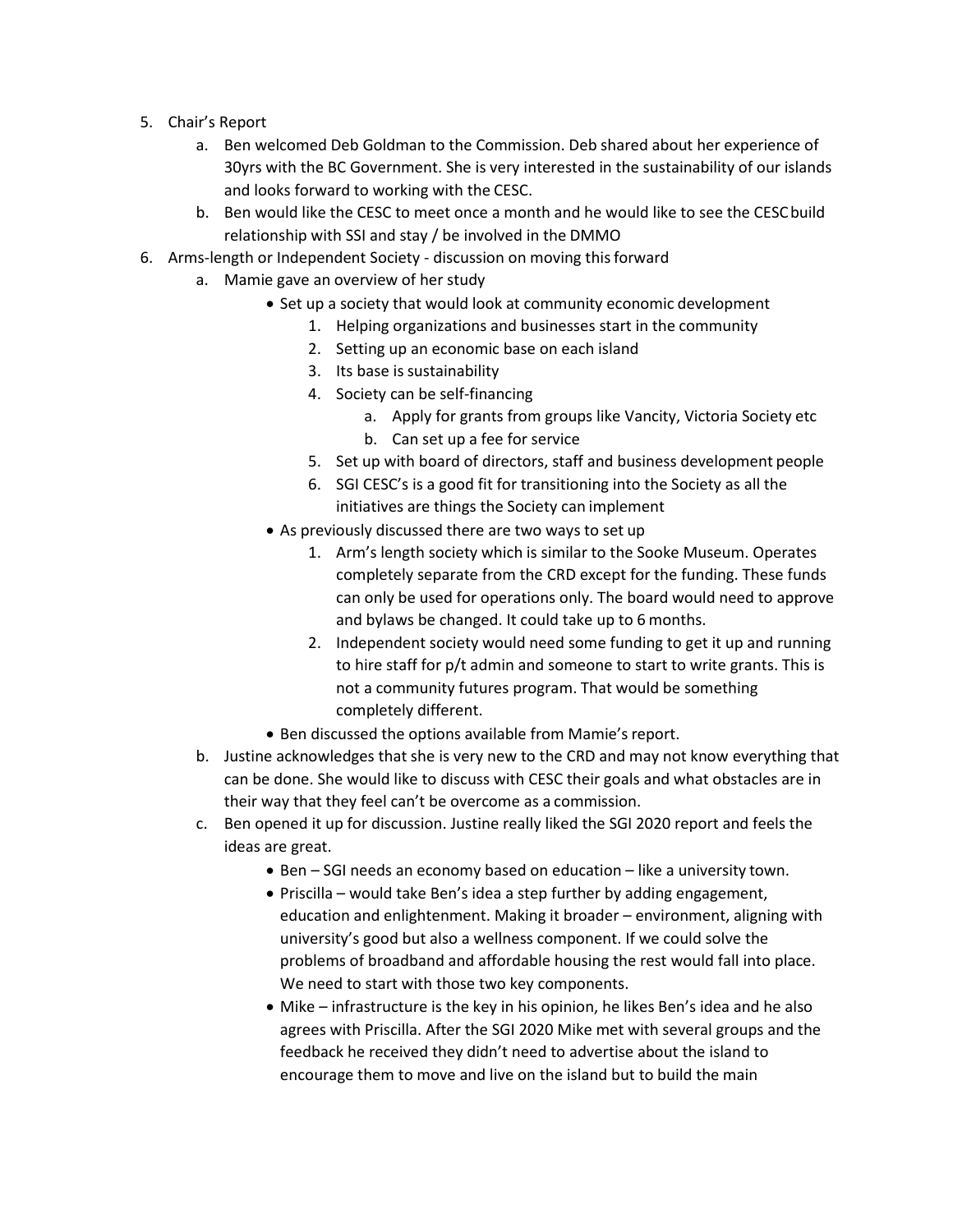infrastructure and supports like transportation, broadband and housing. Infrastructure is the foundation. Build it and they will come.

- Deb agrees with everyone. Infrastructure also needs to include things like daycare and trades tickets etc. She likes the Edu tourism and the cultural tourism but would like to see people be able to upgrade their skills, so they can stay and work on the island. On Mayne there are lots of good work going on but there seems to be a lot of silos and a more integrated community where the Chambers and volunteer groups are working together is really needed.
- Mamie said the infrastructure such as housing, broadband, transportation, training, all the things that are important could be achieved through the society as the added benefit would-be full-time staff to work on the specific areas that require attention and the ability to build relationships with organizations already established and share their resources.
- Mike sees the benefit of having both the CESC and the society. He feels there is still a need to have direct access to the staff and the decision makers in the CRD.
- Priscilla's sense is that since we are changing from a body that identifies the issues to be addressed to implementing these ideas we've come up with, I think we stay with the CRD until we get our feet on the ground and understand exactly what we are going to do in the implementation stage and then look at becoming a society two separate entities.
- Justine spoke about SSI CEDC and their movement to the arm's length society. The commission needs to come up with several benchmarks that then need to be approved by the board. They have different struggles than SSI and the SGI's because they are separated by water.

Mike motioned the CESC requests CRD staff, Justine Starke, to prepare a report on examples of what the CESC is able to do under its current structure. Ben seconded. **MOTION CARRIED**

Ben motioned that the CESC requests Mamie to continue moving forward with the CESC Guide 2018 society work and report back in three months at which time the CESC can make a final decision on which structure they would like to go with. Seconded by Mike Hoebel. **MOTION CARRIED**

- 7. Island reports Commissioners
	- a. Galiano
		- Report attached
		- Key points:
			- 1. Galiano community bus pilot project
			- 2. CRD and Islands Trust office space
			- 3. Galiano Health Care Centre renovation and expansion project
			- 4. Ensuring 911 availability during emergencies
			- 5. Affordable housing
			- 6. Salish Sea Renewable Energy Coop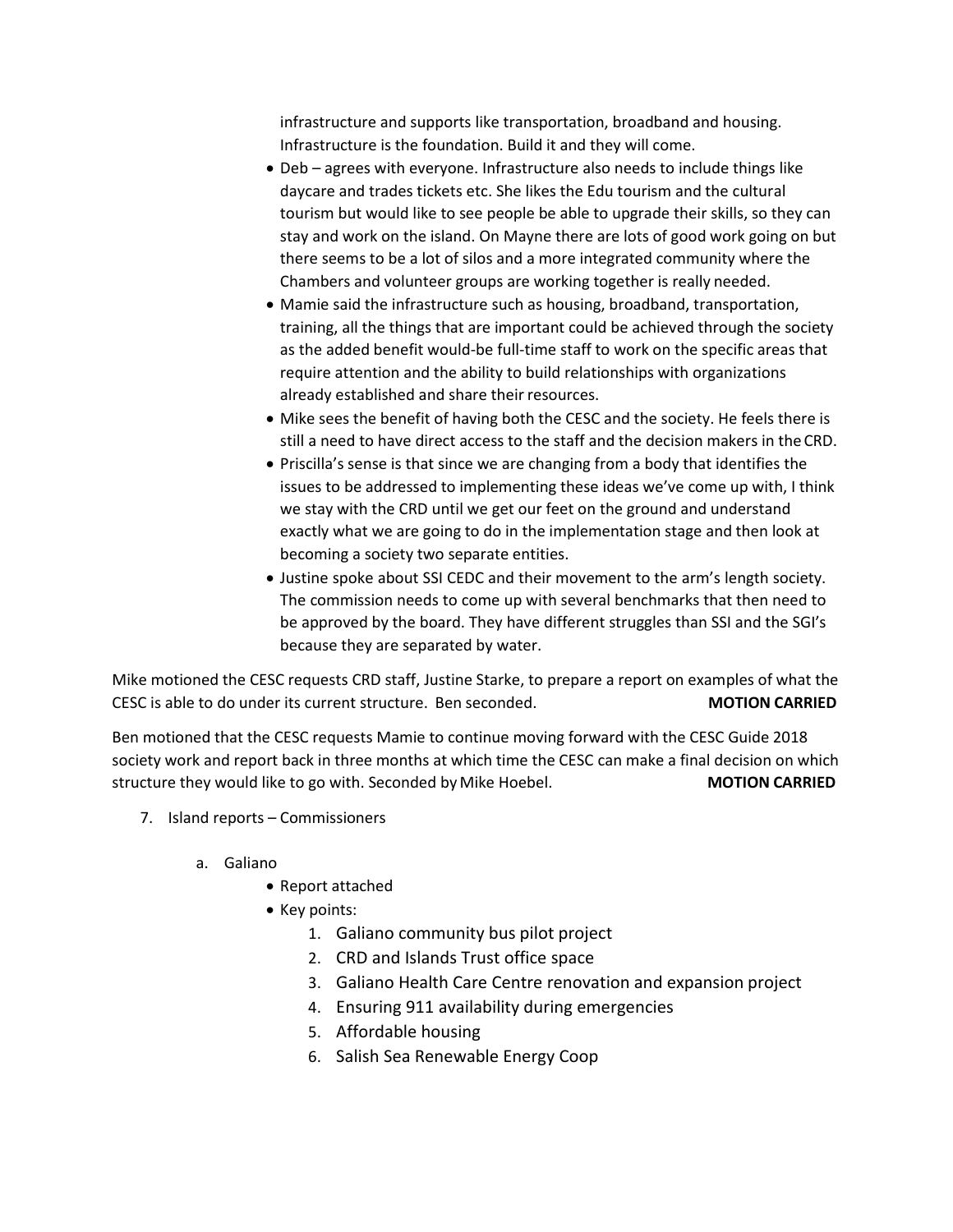- b. Mayne
	- Looking forward to having the CRC office and meeting space with a Visitor Centre (funding from MI Chamber)
	- Daycare Centre opening up in the fall, a real positive for the island. Part time care only looking forward to full time care.
	- Mayne Island Housing Society had their first AGM, applied for charitable status and had community engagement with 20 volunteer organizations. Support from MLA, MP etc. There is some potential land available, the board of directors has lots of excellent skillset and very active.
- c. Pender
	- Last trust meeting was live streamed with many connections and 40 construction workers attended the meeting. Without going into detail on the meeting (recorded on the live stream on Facebook) it showed to Ben that Pender is thriving in the construction industry. He wants to know how we can support them and keep the environment safe. We are experience the environment meets the economy. We need to think about different options on how to build in the future.
	- A brief discussion on transportation and the bus pilot projects.
- d. Saturna
	- Priscilla had to leave the meeting. Will bring update to nextmeeting.
- 8. BC Rural Islands Economic Summit a brief discussion was held and a motion wasmade. Mike motioned to support in principle the BC Rural Islands Economic Summit, an amount to be determined once the CESC budget has been confirmed in April. Ben seconded.

# **MOTION CARRIED**

- 9. Brief update on Island Coastal Economic Trust deferred to next meeting
- 10. Update on E-Vehicles on the islands Deb was interested in hearing more about what the possibilities were. Mike reported there has been some talk about e-busses and every island would love to have them but they are very costly. Andrea also reported from Pender there is someone looking into a fleet of e-vehicles but is waiting to hear what new regulations are for Uber
- 11. Educational/Edu-Tourism Report from the Chair a full presentation regarding the results and plans for promoting education in the Southern Gulf Islands – deferred to nextmeeting.
- 12. Proposed new Webmaster Melody has secured a new webmaster, Stephen Richter who developed the SGI 2020 website. The Commissioners were in agreement to use Stephen at \$120/hr when needed and subject to budget.
- 13. New Business no new business
- 14. Next Meeting Melody to send out a doodle poll for beginning of April. Meeting adjourned at 1:10pm.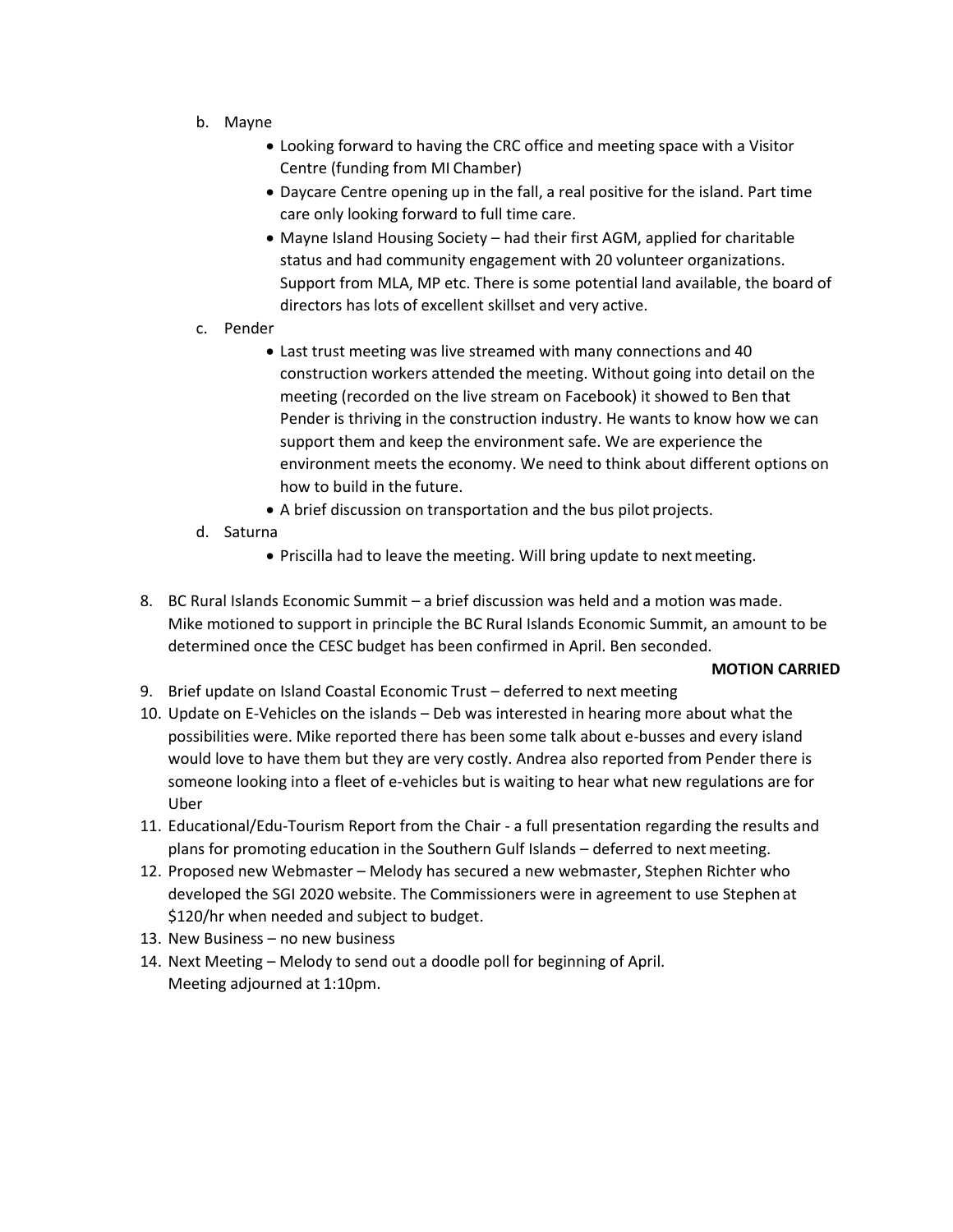# **Report to the Southern Gulf Islands Community Economic Sustainability Commission Michael Hoebel, Galiano Commissioner March 5, 2019**

## **1) Galiano community bus pilot project**

The Galiano Island Community Transportation Society completed a two-year pilot project for community bus service last year, operating a used minivan and 18 passenger shuttle bus purchased with CRD grant funds. The service ran a regular schedule on Fridays, Saturdays, and Sundays from April through September, meeting the major ferry arrivals on those days. Much was learned about routes, schedules, and passenger preferences. Seasonal residents and visitors, rather than full time residents, provided most of the ridership on these runs, for which fares were charged. In addition, the vehicles were chartered for weddings and other special events, which provided some additional revenue. However, even with unpaid volunteers driving most of the scheduled runs, the high cost of vehicle maintenance, inspections, and insurance meant that a \$5000 grant in aid was required to cover operational costs last year.

The Society has determined that to continue to operate the service again this year will require more outside funding than last year. Even though most of the planning, promotion, and administration of the service can be handled by volunteers, finding enough volunteer drivers with the required commercial driver's license has been particularly challenging on Galiano, and the Society has concluded that the drivers need to be paid. Even if the Society is successful in applying for another grant-in-aid this year, it will still be necessary to raise at least \$5000 more in donations, and those donations would be dependent upon finding a way to give the donors a tax receipt (the Society is not a registered charity). As of now, it is uncertain whether the Galiano community bus service will be able to start up again this spring.

#### **2) CRD and Islands Trust office space**

The Galiano Local Trust Committee currently rents office space near the Sturdies Bay ferry terminal, with a small contribution to the rent from the Galiano Parks and Recreation Commission. The LTC would like to reduce their rental costs and are interested in discussing with the CRD a possible move to a different office location in Sturdies Bay that would be shared between the two organizations. At the same time, the CESC has been contributing to the rental cost for the small Galiano Community Development Office, also in Sturdies Bay. (The CDO is the Galiano satellite office for the SGI Community Resource Centre and houses the CRC videoconferencing equipment.) The question is whether all these various office needs could perhaps be consolidated, especially considering that there is a new CRD community liaison position that presumably will require some office space.

#### **3) Galiano Health Care Centre renovation and expansion project**

The Health Care Society is partway into a major renovation and expansion project for the Galiano Health Care Centre building. This project has received \$150,000 in non-traditional program funding from the Capital Regional Hospital District towards an overall project cost of approximately \$750,000. (The Health Care Society has raised about \$390,000 itself, and will finance the balance through VanCity). Separate from the building project is replacement of the existing 25 year old septic system at the Health Centre for a cost of approximately \$50,000. The Health Care Society is currently looking for funding support for this separate but very necessary upgrade, and will be approaching the CRD and the CRHD.

#### **4) Ensuring 911 availability during emergencies**

The December windstorm and the February snow highlighted the need for robust 911 emergency telephone service. On Galiano after the windstorm the Telus landlines were not restored for more than three weeks in some neighbourhoods, and cell phone service is weak or non-existent in a number of locations on the island. As a consequence, island residents were at risk if a medical or other emergency occurred. There is unfortunately no cell tower on Galiano as a result of opposition in the past by a small group of island residents.